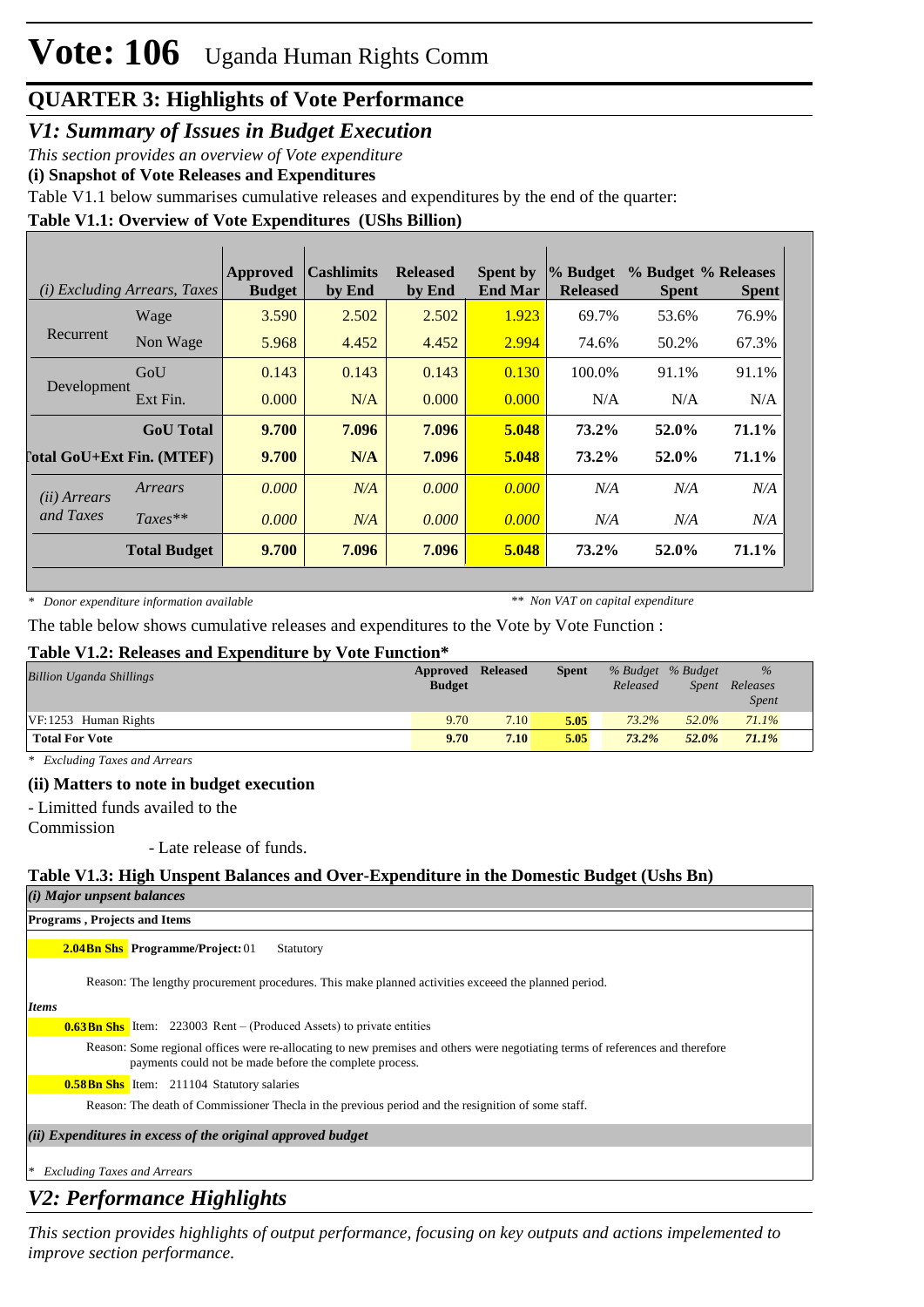#### **QUARTER 3: Highlights of Vote Performance** *This section provides highlights of output performance, focusing on key outputs and actions impelemented to improve section performance.*

#### **Table V2.1: Key Vote Output Indicators and Expenditures\***

| Vote, Vote Function<br>Key Output                                                                                        | <b>Approved Budget and</b><br><b>Planned outputs</b>                                                                                                                                                                                                                                                                                                                                                                                                                                                                                                                                                                                                                                                                                                                                                                                                                                                                                                                                                                                                           |                                  | <b>Cumulative Expenditure</b><br>and Performance |              | <b>Status and Reasons for</b><br>any Variation from Plans                       |                |
|--------------------------------------------------------------------------------------------------------------------------|----------------------------------------------------------------------------------------------------------------------------------------------------------------------------------------------------------------------------------------------------------------------------------------------------------------------------------------------------------------------------------------------------------------------------------------------------------------------------------------------------------------------------------------------------------------------------------------------------------------------------------------------------------------------------------------------------------------------------------------------------------------------------------------------------------------------------------------------------------------------------------------------------------------------------------------------------------------------------------------------------------------------------------------------------------------|----------------------------------|--------------------------------------------------|--------------|---------------------------------------------------------------------------------|----------------|
| <b>Vote Function: 1253 Human Rights</b>                                                                                  |                                                                                                                                                                                                                                                                                                                                                                                                                                                                                                                                                                                                                                                                                                                                                                                                                                                                                                                                                                                                                                                                |                                  |                                                  |              |                                                                                 |                |
| <b>Output: 125302</b>                                                                                                    | Human rights education                                                                                                                                                                                                                                                                                                                                                                                                                                                                                                                                                                                                                                                                                                                                                                                                                                                                                                                                                                                                                                         |                                  |                                                  |              |                                                                                 |                |
| Description of Performance: 1. To Conduct constituttional                                                                | education through 79<br>community barazas.<br>2. Conducting human rights<br>education and awareness<br>through 56 radio talkshows and<br>spot 1,350 messages.<br>3. Conducting human rights<br>education and awareness<br>through 25 kraal outreaches.<br>4. Conducting 10 constitutional<br>and civic education using a well<br>branded and specialised film<br>van fitted with loud speakers<br>5. Form 279 human rights clubs<br>in different schools.<br>6. Production and distribution<br>of $20,000$ copies of the<br>quarterly "Your Rights<br>Magazine".<br>7. Commemoration of 18<br>human rights days.<br>8. Develop, translation and<br>disseminate thematic songs and<br>jingles for civic education and<br>airing them radios and during<br>outreach activities.<br>9. Develop and reprinting of<br>IEC materials for civic<br>education.<br>10. procure a specilised civic<br>education van fittted with<br>loudspeakers, film-show screen<br>etc. 11. To train 970 security<br>agents. 12. To conduct research<br>on mob action in the country. | N/A                              |                                                  |              | No funds released for the<br>implementation of the above<br>planned activities. |                |
| Performance Indicators:                                                                                                  |                                                                                                                                                                                                                                                                                                                                                                                                                                                                                                                                                                                                                                                                                                                                                                                                                                                                                                                                                                                                                                                                |                                  |                                                  |              |                                                                                 |                |
| Number of security agents<br>trained on different human<br>rights<br>Number of IEC materials on<br>human rights made and | 970<br>2,000                                                                                                                                                                                                                                                                                                                                                                                                                                                                                                                                                                                                                                                                                                                                                                                                                                                                                                                                                                                                                                                   |                                  |                                                  | 450<br>18000 |                                                                                 |                |
| circulated                                                                                                               |                                                                                                                                                                                                                                                                                                                                                                                                                                                                                                                                                                                                                                                                                                                                                                                                                                                                                                                                                                                                                                                                |                                  |                                                  |              |                                                                                 |                |
| <b>Output Cost:</b>                                                                                                      | UShs Bn:                                                                                                                                                                                                                                                                                                                                                                                                                                                                                                                                                                                                                                                                                                                                                                                                                                                                                                                                                                                                                                                       | 0.010                            | UShs Bn:                                         | 0.004        | % Budget Spent:                                                                 | 38.3%          |
| <b>Vote Function Cost</b><br><b>Cost of Vote Services:</b>                                                               | <b>UShs Bn:</b><br>UShs Bn:                                                                                                                                                                                                                                                                                                                                                                                                                                                                                                                                                                                                                                                                                                                                                                                                                                                                                                                                                                                                                                    | 9.700 UShs Bn:<br>9.700 UShs Bn: |                                                  |              | 5.048 % Budget Spent:<br>5.048 % Budget Spent:                                  | 52.0%<br>52.0% |

*\* Excluding Taxes and Arrears*

The Commission greatly depends on developments partners for funding of the Commission's core activities. This is a great risk to the Commission.

#### **Table V2.2: Implementing Actions to Improve Vote Performance**

| <b>Planned Actions:</b>                                                                                                 | <b>Actual Actions:</b>                                                                                                  | <b>Reasons for Variation</b>                                                          |
|-------------------------------------------------------------------------------------------------------------------------|-------------------------------------------------------------------------------------------------------------------------|---------------------------------------------------------------------------------------|
| Vote: 106 Uganda Human Rights Comm                                                                                      |                                                                                                                         |                                                                                       |
| Vote Function: 1253 Human Rights                                                                                        |                                                                                                                         |                                                                                       |
| Continue lobbying for funds and so as to<br>the enable the Commission to protect and<br>promote human rights in uganda. | Continue lobbying for funds and so as<br>to the enable the Commission to protect<br>and promote human rights in uganda. | Insufficient funds has greatly affected the<br>Commission from fulfilling its mandate |
| The Commission will also use the<br>partnerhip strategy to reach to the public.                                         | The Commission will also use the<br>partnerhip strategy to reach to the                                                 |                                                                                       |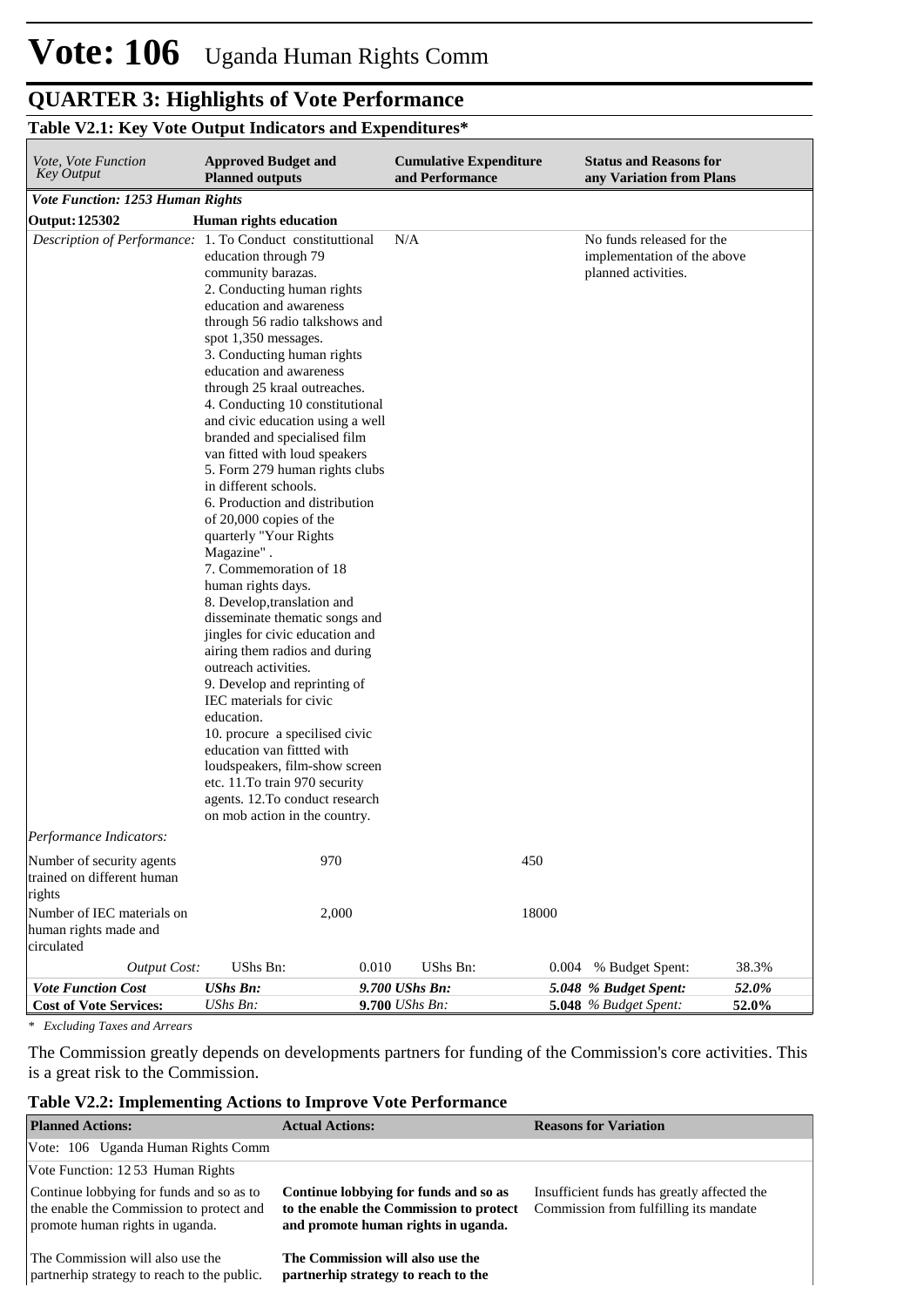## **QUARTER 3: Highlights of Vote Performance**

| <b>Planned Actions:</b>                                                | <b>Actual Actions:</b>                                                 | <b>Reasons for Variation</b> |
|------------------------------------------------------------------------|------------------------------------------------------------------------|------------------------------|
|                                                                        | public.                                                                |                              |
| Vote: 106 Uganda Human Rights Comm                                     |                                                                        |                              |
| Vote Function: 1253 Human Rights                                       |                                                                        |                              |
| Continued lobbying for funds                                           | Continued lobbying for funds                                           | N/A                          |
| Vote: 106 Uganda Human Rights Comm                                     |                                                                        |                              |
| Vote Function: 1253 Human Rights                                       |                                                                        |                              |
| Joint advocacy for clearing of awards by<br>Attorney Gerenal's office. | Joint advocacy for clearing of awards<br>by Attorney Gerenal's office. | N/A                          |

## *V3: Details of Releases and Expenditure*

*This section provides a comprehensive summary of the outputs delivered by the Vote and further details of Vote expenditures by Vote Function and Expenditure Item.*

### **Table V3.1: GoU Releases and Expenditure by Output\***

| <b>Billion Uganda Shillings</b>                                  | Approved      | <b>Released</b> | <b>Spent</b> | $%$ GoU       | $%$ GoU       | $%$ GoU      |
|------------------------------------------------------------------|---------------|-----------------|--------------|---------------|---------------|--------------|
|                                                                  | <b>Budget</b> |                 |              | <b>Budget</b> | <b>Budget</b> | Releases     |
|                                                                  |               |                 |              | Released      | Spent         | <i>Spent</i> |
| VF:1253 Human Rights                                             | 9.70          | 7.10            | 5.05         | 73.2%         | 52.0%         | 71.1%        |
| Class: Outputs Provided                                          | 9.56          | 6.95            | 4.92         | 72.8%         | 51.5%         | 70.7%        |
| 125302 Human rights education                                    | 0.01          | 0.01            | 0.00         | 75.0%         | 38.3%         | 51.0%        |
| 125305 Administration and support services                       | 9.55          | 6.95            | 4.91         | 72.8%         | 51.5%         | 70.7%        |
| Class: Capital Purchases                                         | 0.14          | 0.14            | 0.13         | $100.0\%$     | 91.1%         | 91.1%        |
| 125376 Purchase of Office and ICT Equipment, including Software  | 0.04          | 0.04            | 0.04         | $100.0\%$     | 98.7%         | 98.7%        |
| 125377 Purchase of Specialised Machinery & Equipment             | 0.01          | 0.01            | 0.01         | $100.0\%$     | 77.9%         | 77.9%        |
| 125378 Purchase of Office and Residential Furniture and Fittings | 0.09          | 0.09            | 0.08         | $100.0\%$     | 89.1%         | 89.1%        |
| <b>Total For Vote</b>                                            | 9.70          | 7.10            | 5.05         | 73.2%         | 52.0%         | 71.1%        |

*\* Excluding Taxes and Arrears*

## **Table V3.2: 2015/16 GoU Expenditure by Item**

| <b>Billion Uganda Shillings</b>                         | <b>Approved</b><br><b>Budget</b> | <b>Releases</b> | Expend-<br>iture | % Budged<br><b>Released</b> | % Budget<br><b>Spent</b> | %Releases<br><b>Spent</b> |
|---------------------------------------------------------|----------------------------------|-----------------|------------------|-----------------------------|--------------------------|---------------------------|
| <b>Output Class: Outputs Provided</b>                   | 9.56                             | 6.95            | 4.92             | 72.8%                       | 51.5%                    | 70.7%                     |
| 211103 Allowances                                       | 1.34                             | 1.01            | 0.79             | 75.0%                       | 58.7%                    | 78.2%                     |
| 211104 Statutory salaries                               | 3.59                             | 2.50            | 1.92             | 69.7%                       | 53.6%                    | 76.9%                     |
| 212101 Social Security Contributions                    | 0.32                             | 0.26            | 0.16             | 79.7%                       | 48.4%                    | 60.7%                     |
| 213001 Medical expenses (To employees)                  | 0.19                             | 0.14            | 0.04             | 75.0%                       | 21.2%                    | 28.3%                     |
| 213002 Incapacity, death benefits and funeral expenses  | 0.00                             | 0.00            | 0.00             | 75.0%                       | 75.0%                    | 100.0%                    |
| 213004 Gratuity Expenses                                | 1.06                             | 0.53            | 0.51             | 49.9%                       | 48.6%                    | 97.4%                     |
| 221001 Advertising and Public Relations                 | 0.06                             | 0.03            | 0.03             | 50.0%                       | 50.0%                    | 100.0%                    |
| 221002 Workshops and Seminars                           | 0.00                             | 0.00            | 0.00             | 75.0%                       | 75.0%                    | 100.0%                    |
| 221003 Staff Training                                   | 0.06                             | 0.04            | 0.03             | 75.0%                       | 50.0%                    | 66.7%                     |
| 221004 Recruitment Expenses                             | 0.03                             | 0.02            | 0.01             | 75.0%                       | 54.2%                    | 72.2%                     |
| 221005 Hire of Venue (chairs, projector, etc)           | 0.02                             | 0.02            | 0.01             | 75.0%                       | 60.1%                    | 80.1%                     |
| 221007 Books, Periodicals & Newspapers                  | 0.03                             | 0.02            | 0.01             | 75.0%                       | 50.0%                    | 66.7%                     |
| 221008 Computer supplies and Information Technology (IT | 0.01                             | 0.01            | 0.01             | 75.0%                       | 75.0%                    | 100.0%                    |
| 221009 Welfare and Entertainment                        | 0.03                             | 0.02            | 0.01             | 75.0%                       | 51.0%                    | 68.0%                     |
| 221011 Printing, Stationery, Photocopying and Binding   | 0.12                             | 0.09            | 0.06             | 75.0%                       | 52.1%                    | 69.5%                     |
| 221012 Small Office Equipment                           | 0.00                             | 0.00            | 0.00             | 75.0%                       | 64.7%                    | 86.3%                     |
| 221016 IFMS Recurrent costs                             | 0.01                             | 0.00            | 0.00             | 75.0%                       | 75.0%                    | 100.0%                    |
| 221017 Subscriptions                                    | 0.04                             | 0.03            | 0.00             | 75.0%                       | 1.0%                     | 1.3%                      |
| 222001 Telecommunications                               | 0.06                             | 0.05            | 0.03             | 75.0%                       | 48.1%                    | 64.1%                     |
| 222002 Postage and Courier                              | 0.01                             | 0.01            | 0.00             | 75.0%                       | 68.7%                    | 91.6%                     |
| 222003 Information and communications technology (ICT)  | 0.05                             | 0.04            | 0.03             | 75.0%                       | 50.0%                    | 66.7%                     |
| 223002 Rates                                            | 0.00                             | 0.00            | 0.00             | 75.0%                       | 0.0%                     | $0.0\%$                   |
| 223003 Rent – (Produced Assets) to private entities     | 1.39                             | 1.28            | 0.65             | 92.3%                       | 46.7%                    | 50.6%                     |
| 223004 Guard and Security services                      | 0.11                             | 0.08            | 0.06             | 75.0%                       | 54.9%                    | 73.2%                     |
| 223005 Electricity                                      | 0.07                             | 0.05            | 0.04             | 75.0%                       | 56.5%                    | 75.4%                     |
| 223006 Water                                            | 0.02                             | 0.01            | 0.01             | 75.0%                       | 53.8%                    | 71.7%                     |
| 224004 Cleaning and Sanitation                          | 0.04                             | 0.03            | 0.02             | 75.0%                       | 50.0%                    | 66.7%                     |
| 227001 Travel inland                                    | 0.24                             | 0.18            | 0.12             | 75.0%                       | 50.1%                    | 66.8%                     |
| 227002 Travel abroad                                    | 0.10                             | 0.08            | 0.05             | 75.0%                       | 50.0%                    | 66.7%                     |